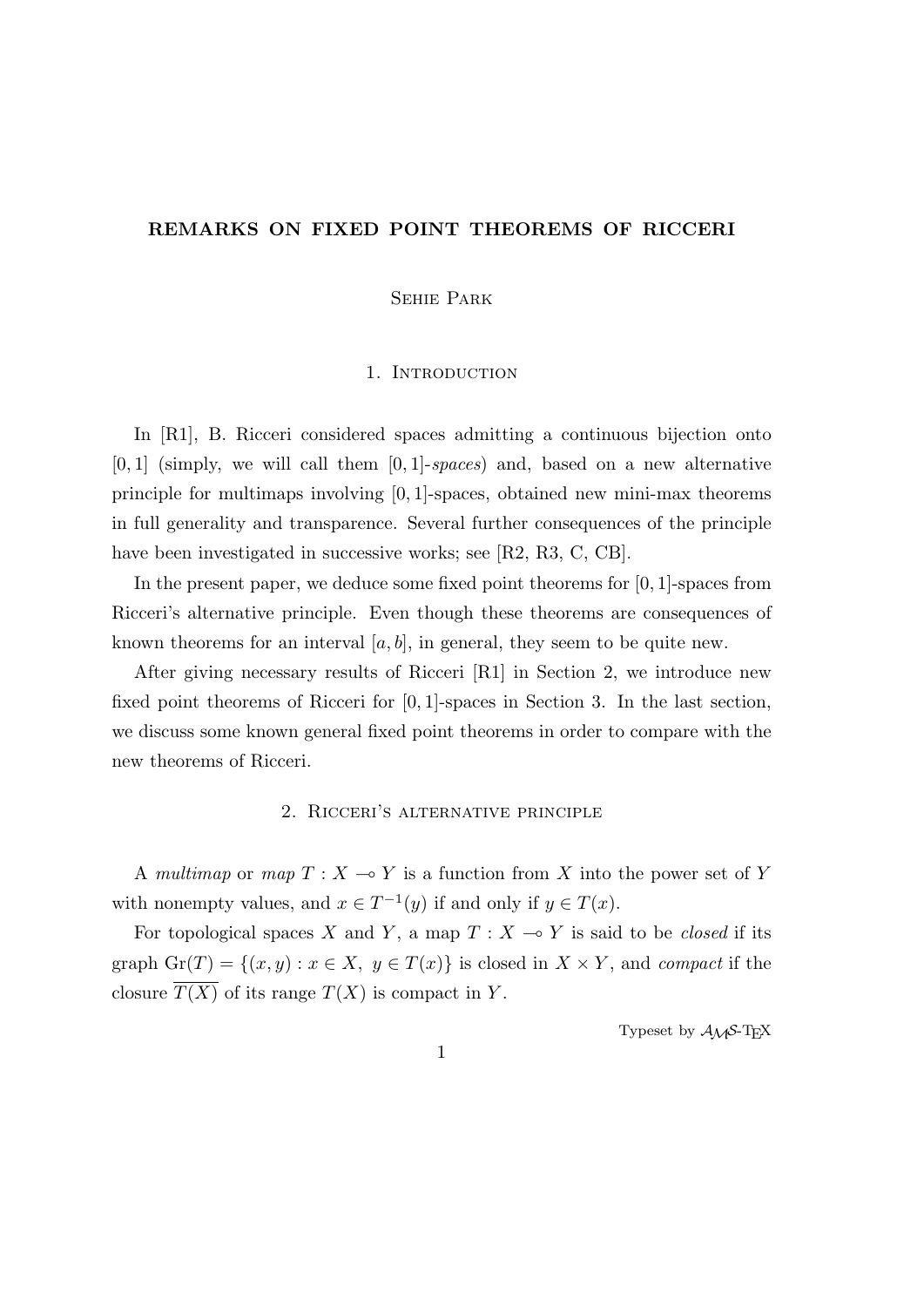A map  $T: X \longrightarrow Y$  is said to be *upper semicontinuous* (u.s.c) if for each closed set  $B \subset Y$ , the set  $T^{-1}(B) = \{x \in X : T(x) \cap B \neq \emptyset\}$  is a closed subset of X; *lower semicontinuous* (l.s.c.) if for each open set  $B \subset Y$ , the set  $T^{-}(B)$  is open; and *continuous* if it is u.s.c. and l.s.c. Note that every u.s.c. map *T* with closed values is closed.

Throughout this paper, all topological spaces are assumed to be Hausdorff, and t.v.s. means topological vector spaces.

The following is the alternative principle of Ricceri [R1, Theorem 2.1]:

**Theorem A.** *Let X be a connected topological space, and Y a* [0*,* 1]*-space. Let*  $F, G: X \rightarrow Y$  *be maps satisfying one of the following two conditions:* 

- (i) *F, G are l.s.c. with connected values;*
- (ii) *F, G are u.s.c. with compact connected values.*

*Under such assumptions, at least one of the following two assertions does hold:*

- $F(X) \neq Y$  and  $G(X) \neq Y$ .
- (b) *There exists some*  $\tilde{x} \in X$  *such that*  $F(\tilde{x}) \cap G(\tilde{x}) \neq \emptyset$ *.*

Szabó [S] defined that a map  $F: X \to [0, 1]$  is continuous whenever  $F(x) =$  $[f_0(x), f_1(x)]$  for  $x \in X$ , where  $f_0, f_1 : X \to [0,1]$  are continuous. Then, he obtained the following trivial consequence of Theorem A.

**Corollary.** Let X be a connected space, and  $F, G: X \to [0,1]$  continuous maps *such that*  $F(X) = [0, 1]$ *. Then there exists*  $x_0 \in X$  *such that*  $F(x_0) \cap G(x_0) \neq \emptyset$ *.* 

From Theorem A, Ricceri obtained the following consequence [R1, Theorem 2.2]:

**Theorem B.** *Let X be a topological space, Y a* [0*,* 1]*-space, and S a connected subset of*  $X \times Y$ *. Moreover, let*  $\Phi : X \to Y$  *be a multimap which is either l.s.c. with connected values, or u.s.c. with compact connected values. Then, at least one of the following holds:*

- $p_Y(S) \neq Y$  *and*  $\Phi(p_X(S)) \neq Y$ *, where*  $p_X$  *and*  $p_Y$  *are projections from*  $X \times Y$  *to*  $X$  *and*  $Y$ *, resp.*
- $(a_2)$  *There exists some*  $(\tilde{x}, \tilde{y}) \in S$  *such that*  $\tilde{y} \in \Phi(\tilde{x})$ *.*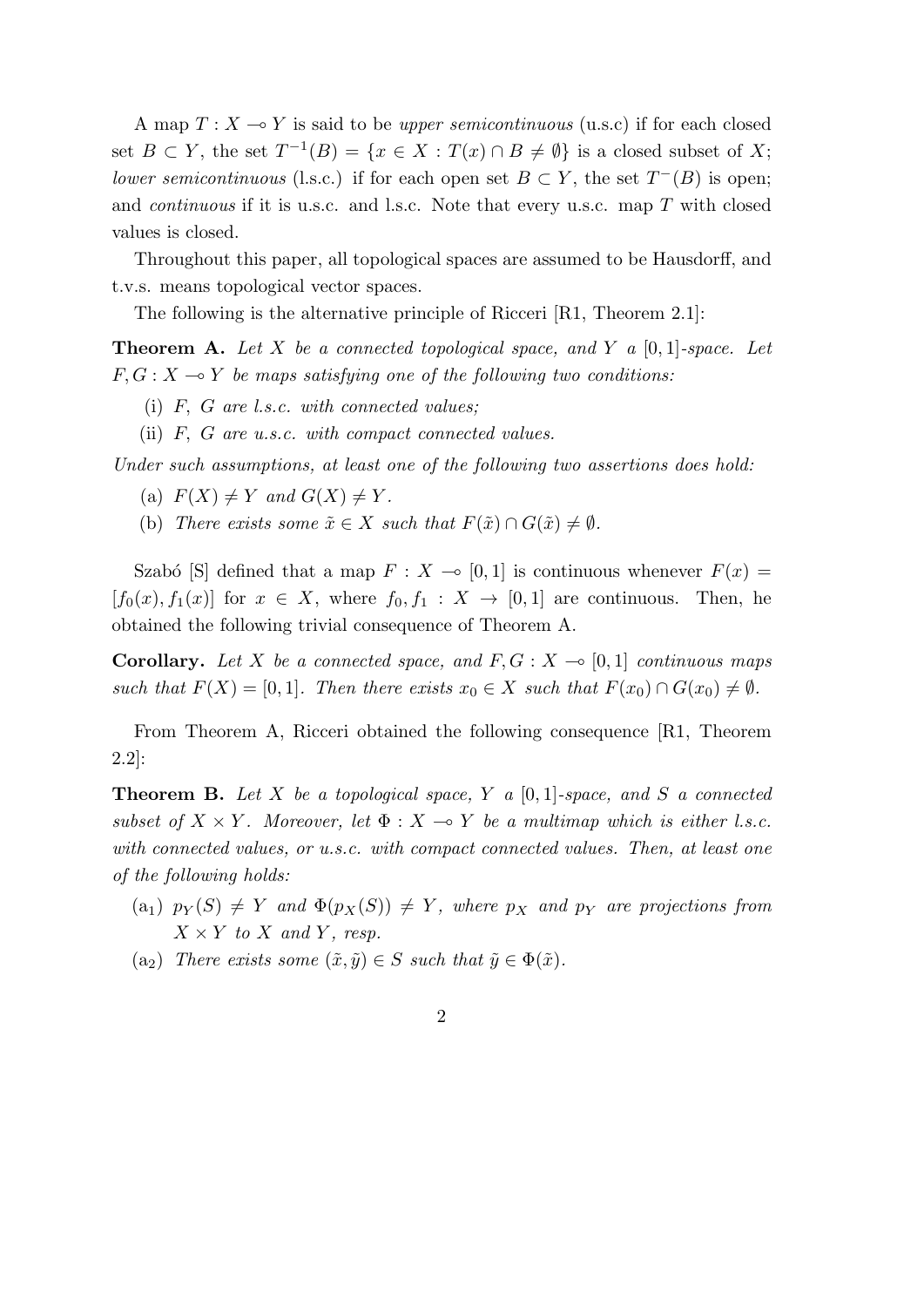#### 3. Ricceri's fixed point theorems

In this section, we deduce fixed point theorems on multimaps defined on connected [0*,* 1]-spaces.

**Theorems.** Let *X* be a connected  $[0,1]$ -space. Then a map  $F: X \to X$  has a *fixed point if it satisfies one of the following conditions:*

- (I) *F is l.s.c. with connected values.*
- (II) *F is u.s.c. with compact connected values.*
- (III) *F has connected graph.*
- (IV)  $F(x)$  *is connected and*  $F^{-1}(y)$  *is open for each*  $x, y \in X$ *.*
- (V) *F is a closed compact map with connected values.*

*Proof.* Suppose that *F* has no fixed point. Let  $\varphi$  be a continuous bijection from *X* onto [0, 1] and  $H: X \to [0,1] \times [0,1]$  defined by

$$
H(x) = \varphi(F(x)) \times \{\varphi(x)\} \text{ for } x \in X.
$$

We claim that the set  $H(X)$  is connected:

(I) Since  $x \mapsto \varphi(F(x))$  is l.s.c. with connected values, so is *H*. Hence  $H(X)$  is connected by [Hi, Theorem 3.1].

(II) Since  $x \mapsto \varphi(F(x))$  is u.s.c. with compact connected values, so is *H* by [Br]. Hence  $H(X)$  is connected by [Hi, Theorem 3.1].

(III) Since *F* has connected graph,  $F(X)$  and  $\varphi(F(X))$  are connected. Hence  $H(X) = \varphi(F(X)) \times \{\varphi(X)\} = \varphi(F(X)) \times [0,1]$  is connected.

Let

$$
A = \{(s, t) \in [0, 1] \times [0, 1] : s < t\} \text{ and } B = \{(s, t) \in [0, 1] \times [0, 1] : s > t\}.
$$

Since *F* has no fixed point, we have

$$
H(X) \subset A \cup B.
$$
3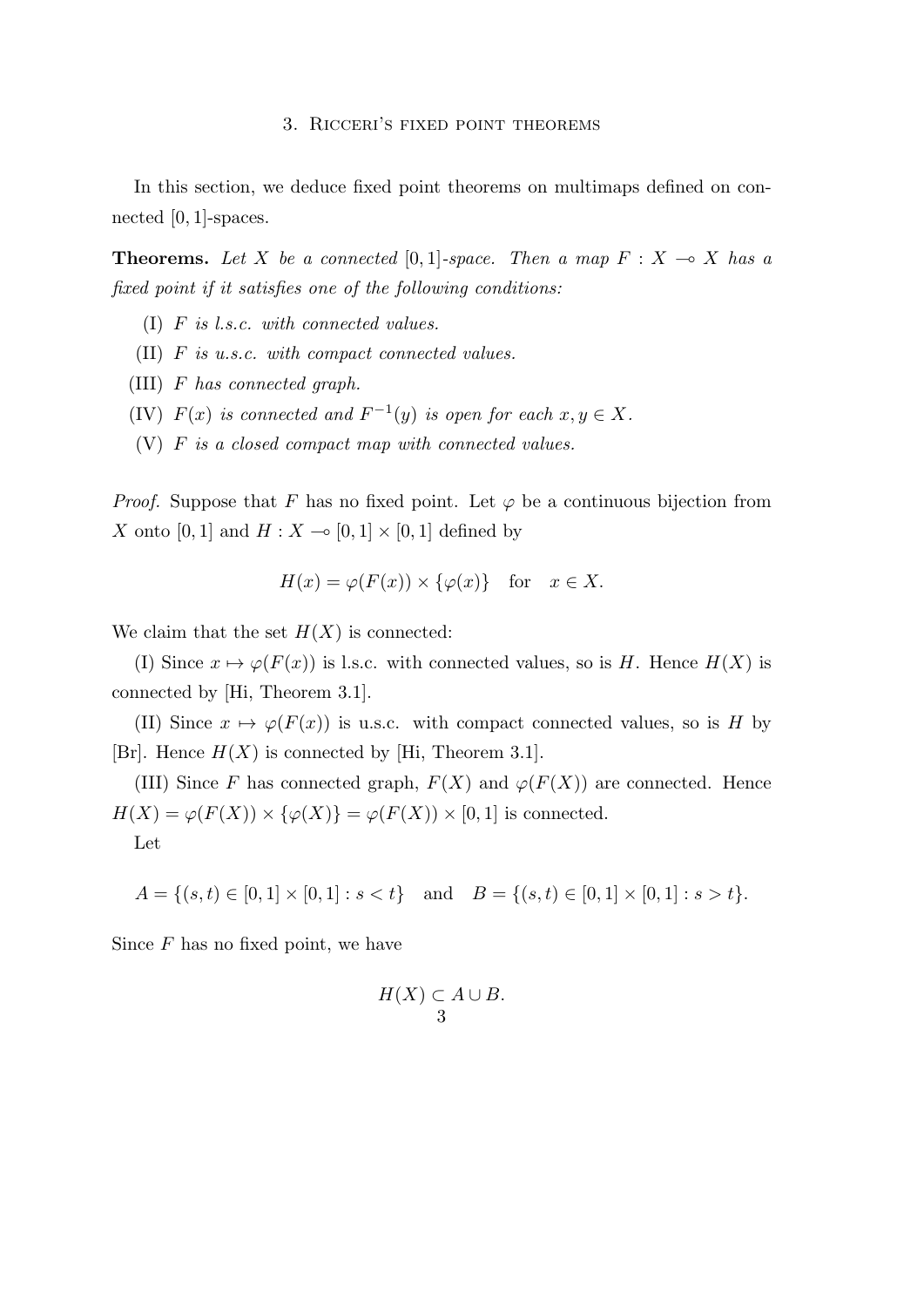Let  $x_0 = \varphi^{-1}(0)$  and  $x_1 = \varphi^{-1}(1)$ . Choose  $y_0 \in F(x_0)$  and  $y_1 \in F(x_1)$ . Then  $\varphi(y_0) > 0$ , since  $\varphi(y_0) = 0$  would imply  $x_0 = y_0 \in F(x_0)$ . Likewise, we have  $\varphi(y_1)$  < 1. Consequently,

$$
(0, \varphi(y_0)) \in A \cap H(X)
$$
 and  $(1, \varphi(y_1)) \in B \cap H(X)$ .

Since  $A, B$  are open and disjoint, this contradicts the connectedness of  $H(X)$ . This completes the proofs of (I)-(III).

(IV) Since  $F^{-1}(y)$  is open for each  $y \in X$ , F is l.s.c. Indeed, for each open set  $\Omega \subset X$ , we have

$$
F^{-1}(\Omega) = \{ x \in X : F(x) \cap \Omega \neq \emptyset \} = \bigcup_{y \in \Omega} F^{-1}(y)
$$

is open. Therefore, (IV) follows from (I).

(V) It is well-known that a closed compact map is u.s.c. with compact values. Therefore, (V) follows from (II).

*Remark 1.* Theorems I-V are all simple consequences of Ricceri [R1] as follows:

- (I) Theorem A(i) with  $X = Y$  and  $G = 1_X$ .
- (II) Theorem A(ii) with  $X = Y$  and  $G = 1_X$ .
- (III) Theorem B with  $X = Y$ ,  $S = F$ , and  $\Phi = 1_X$ .
- (IV) [R1, Theorem 2.3( $\alpha$ )] with  $X = Y$ ,  $T = F$ , and  $S = 1_X$ .
- (V) [R1, Theorem 2.3( $\beta$ )] with  $X = Y, T = F$ , and  $S = 1_X$ .

However, for reader's convenience, we give their proofs as above based on Ricceri's argument in the proof of Theorem A.

*Remark 2.* As is noted by Ricceri [R1, Remark 2.1], in the proof of Theorems, it is clear that Theorems are still true if [0*,* 1] is replaced by any space *Z* having the following property: there are two open (or closed) subsets  $A, B$  of  $Z \times Z$  and two points  $s_0, t_0 \in Z$  such that  $(Z \times Z) \backslash \Delta \subset A \cup B$ ,  $A \cap B \subset \Delta$ ,  $\{s_0\} \times (Z \backslash \{s_0\}) \subset A$ , and  $\{t_0\} \times (Z \setminus \{t_0\}) \subset B$ , where  $\Delta$  is the diagonal of  $Z \times Z$ .

<sup>4</sup>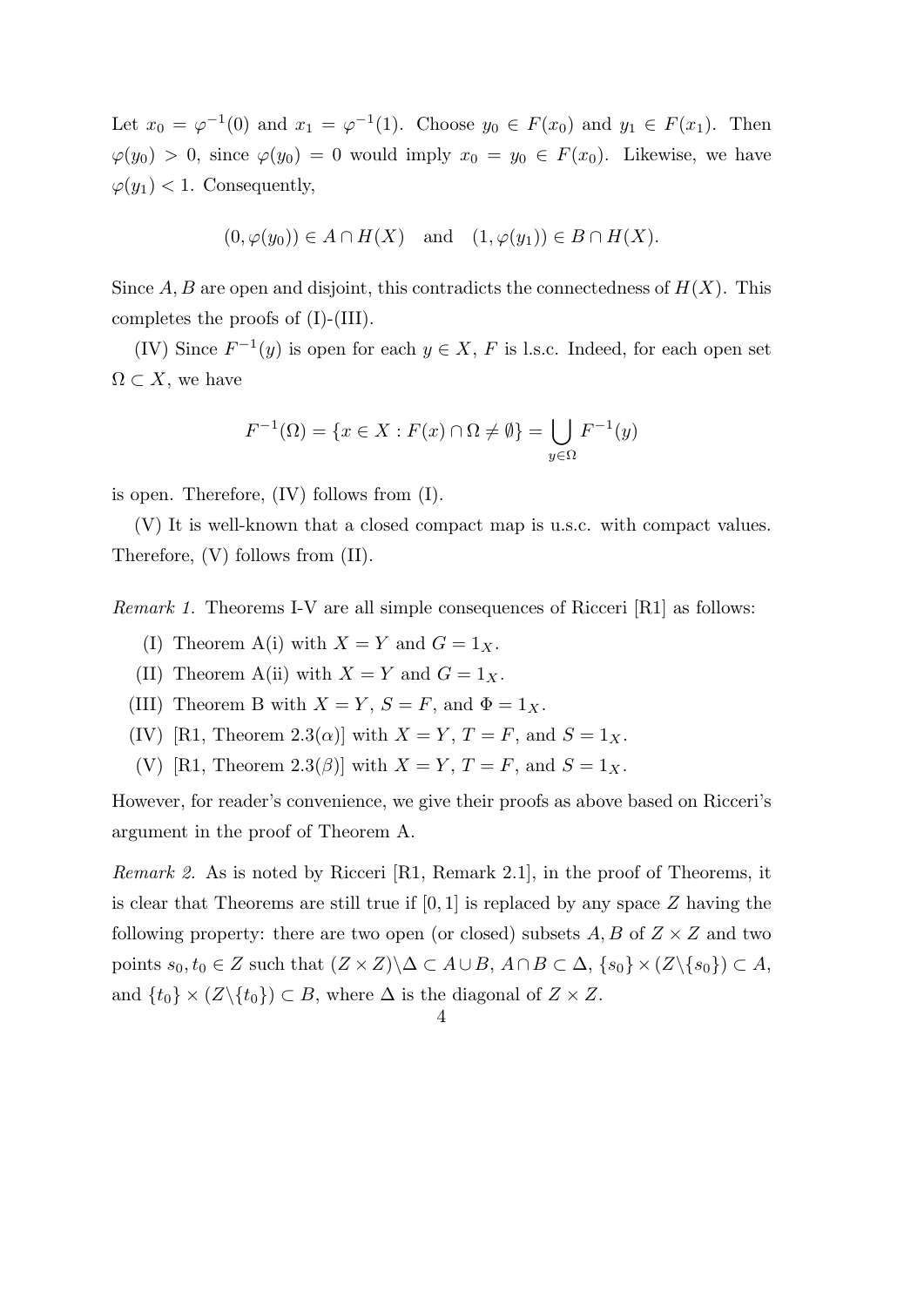In  $[S]$ , Szabó raised the problem: how can we generalize his Corollary (to Theorem A) for other spaces instead of [0*,* 1]. The aforementioned type of a space *Z* is a quite general solution to the problem.

*Remark 3.* Theorems I-V work for any bounded closed interval  $X = [a, b]$  or for

$$
X = \{(0,0)\} \cup \{(x,y) : x \in (0,1] \text{ and } y = \sin\frac{1}{x}\} \subset \mathbf{R}^2.
$$

The *connectedness of X* in Theorems I-V is essential: for example, for the [0*,* 1]-space *X* given by

$$
X = \{-1\} \cup (0,1) \cup \{2\} \subset \mathbf{R},
$$

we give counterexamples  $F = f : X \to X$  violating (I)–(V) as follows:

- (I),(II),(V)  $f(-1) = 2$ ,  $f(2) = -1$ , and  $f(x) = \sqrt{x}$  for  $x \in (0, 1)$ .
- (III) There is no  $F: X \to X$  having connected graph.
- (IV)  $f(-1) = 2$ ,  $f(2) = -1$ , and  $f(x) = -1$  for  $x \in (0, 1)$ .

Even if *X* is connected, the *connectedness of the graph* in Theorem III is essential: for example, for  $X = [0, 1]$ , let

$$
f(x) = 1
$$
 if  $x \in [0, 1/2]$  and  $f(x) = 0$  if  $x \in (1/2, 1]$ .

# 4. Comparisons with known results

For  $X = [0, 1]$ , since connectedness of a subset is same to convexity, some of Theorems I–V are consequences of known results. However, Theorems I and III seem to be new even for  $X = [0, 1]$ . On the other hand, for any  $[0, 1]$ -spaces; for example,

$$
X = \{(0,0)\} \cup \{(x,y) : x \in (0,1] \text{ and } y = \sin\frac{1}{x}\} \subset \mathbf{R}^2,
$$

5

Theorems I–V seem to be quite new.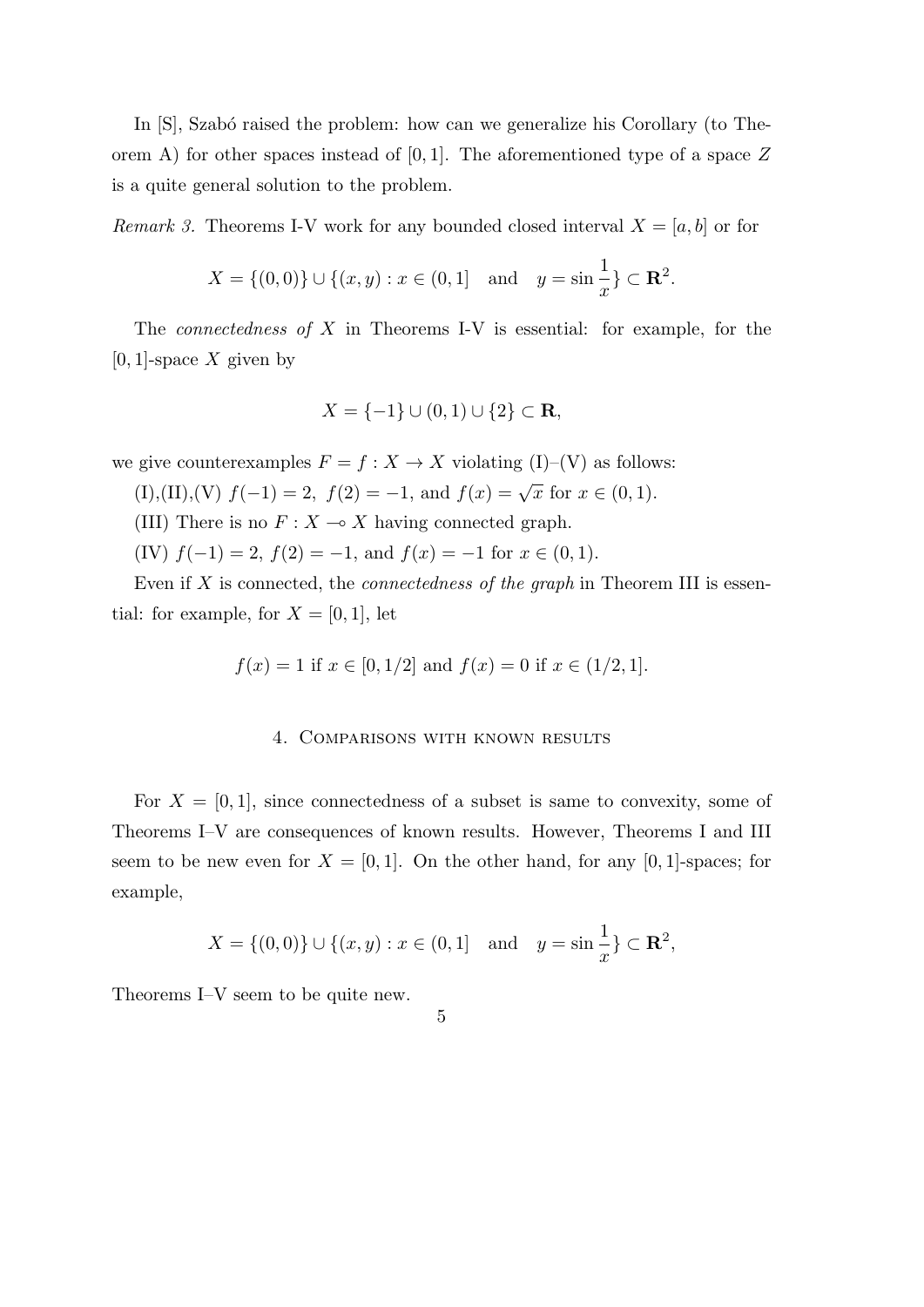For convex spaces (simply, convex subsets of a t.v.s.) or some other spaces, the following sequence of implications for nonempty subsets is clear:

 $\text{convex} \implies \text{star-shaped} \implies \text{contractible} \implies \text{acyclic} \implies \text{connected}.$ 

Here, a space is *contractible* if the identity map is homotopic to a constant map; and a nonempty space is *acyclic* if it is connected and its Cech homology (with a fixed coefficient field) is zero in dimensions greater than zero.

In this section, we collect generalized forms of known fixed point theorems which are similar to Theorems I–V for  $X = [0, 1]$ .

The following is a particular form of Reich [Re, Theorem 1.9]:

**Theorem I***′* **.** *Let X be a nonempty compact convex subset in a locally convex completely metrizable t.v.s.*  $E$ *. Let*  $F: X \to X$  *be a l.s.c. map with closed convex values. Then F has a fixed point.*

For  $X = [0, 1]$ , Theorem I does not assume the closedness of values of  $F$ . Therefore, Theorems I and I*′* are not comparable.

For the definition of a *lc space*, see [B, V, T]. Note that an ANR (metric) is an lc space and a finite union of compact convex subsets of a locally convex t.v.s. is an lc space.

The following is due to Begle [B]:

**Theorem II'.** Let *X* be a compact acyclic lc space and  $F: X \to X$  a closed map *with acyclic values. Then F has a fixed point.*

For  $X = [0, 1]$ , Theorem II' extends Theorem II. However, for a connected [0*,* 1]-space *X*, Theorems II and II*′* seem to be not comparable.

For topological spaces *X* and *Y*,  $F: X \to Y$  is called a *connectivity map* if the graph over each connected subset of *X* is a connected set. This is introduced by Nash for single-valued case.

The following is due to Girolo [G, Corollary 2]:

<sup>6</sup>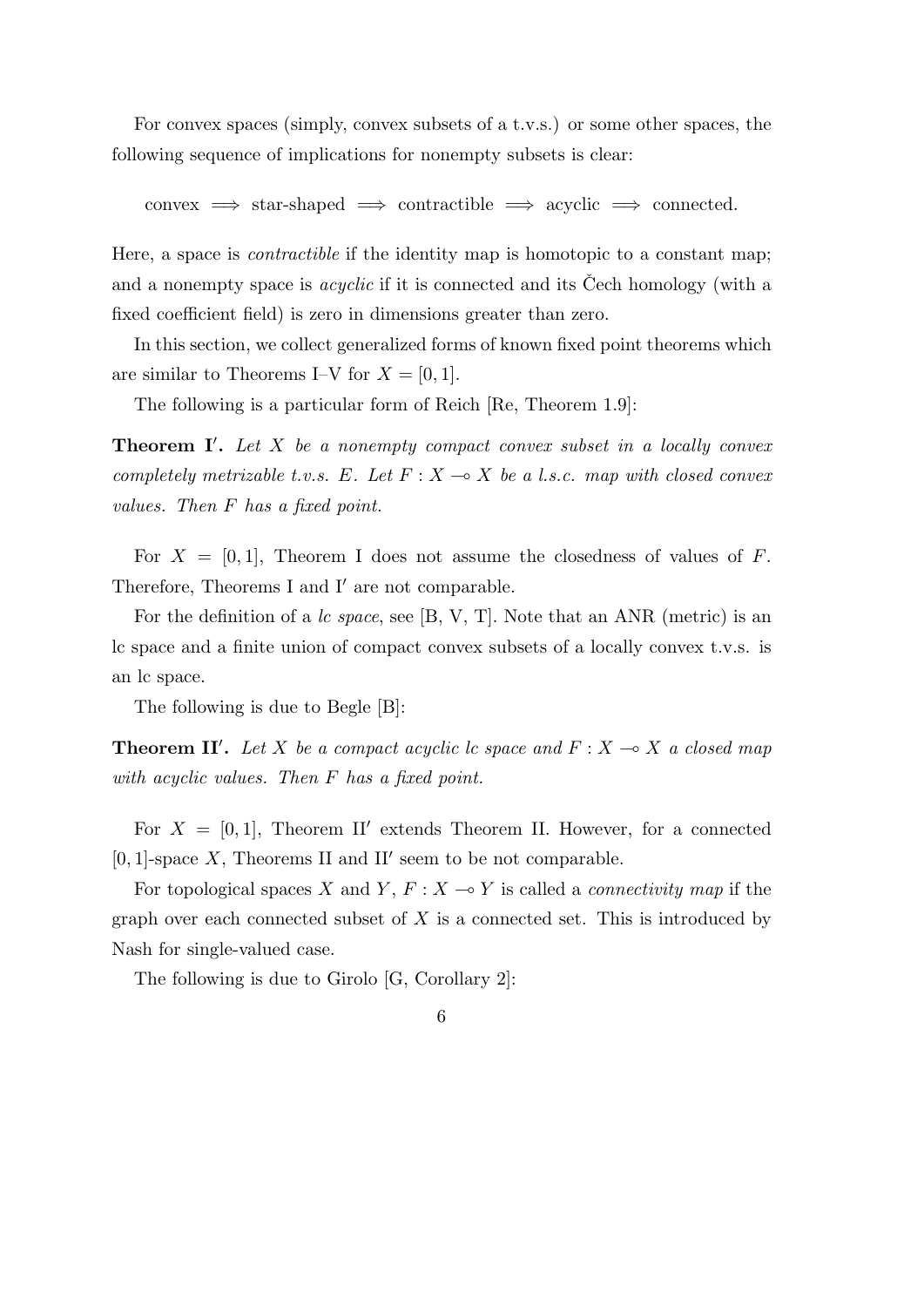**Theorem III'.** Let  $f: X \to X$  be a connectivity function and X a compact *convex subset of a normed vector space. Then f has a fixed point.*

Even for  $X = [0, 1]$ , Theorem III is general than Theorem III'. In fact, for a connected space *X*, a connectivity map  $F: X \to X$  has connected graph, but not conversely; for example,  $F : [-1, 1] \multimap [-1, 1]$  is given by  $F(x) = \{y \in [-1, 1] :$  $y^2 = (x+1)/2$ } for  $x \in [-1,1]$ .

The following is known  $[H_0, Théor\`eme 2]$ :

**Theorem IV'.** Let X be a compact contractible space and  $F: X \to X$  a map *such that*

- (a) *for each open set O in X*, *the set*  $\bigcap_{x \in O} F(x)$  *is empty or contractible; and*
- (b) *for each*  $y \in X$ ,  $F^{-1}(y)$  *is open.*

*Then F has a fixed point.*

For more general results than Theorem IV', see Park *et al.* [PJ, PK].

The following particular case of Theorem IV*′* is known as the Fan-Browder fixed point theorem:

**Corollary IV'.** Let *X* be a compact convex space and  $F: X \to X$  a map such *that*

- (a) *for each*  $x \in X$ *,*  $F(x)$  *is convex; and*
- (b) *for each*  $y \in X$ ,  $F^{-1}(y)$  *is open.*

*Then F has a fixed point.*

For  $X = [0, 1]$ , Theorem IV follows from Corollary IV'. On the other hand, for any connected [0*,* 1]-space *X*, Theorem IV and Corollary IV*′* seem to be not comparable.

There are a lot of generalizations of Corollary IV'; see Park [P1] and Park and Kim [PK].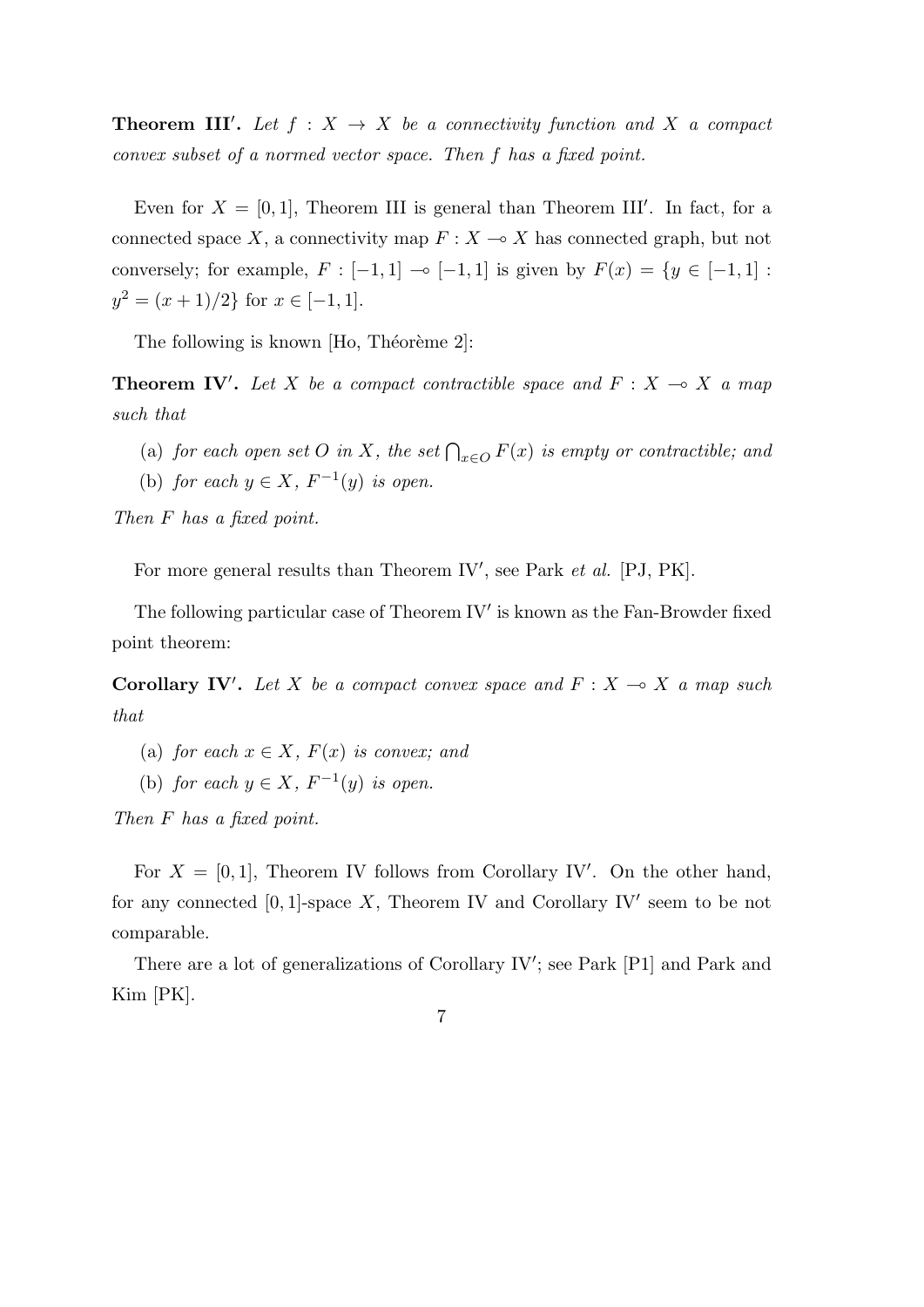A nonempty subset *X* of a t.v.s. *E* is said to be *admissible* (in the sense of Klee) provided that, for every compact subset *A* of *X* and every neighborhood *V* of the origin 0 of *E*, there exists a continuous map  $h : A \rightarrow X$  such that  $x - h(x) \in V$ for all  $x \in A$  and  $h(A)$  is contained in a finite dimensional subspace  $L$  of  $E$ .

Note that every nonempty convex subset of a locally convex t.v.s. is admissible. The spaces  $l^p, L^p$ , and the Hardy spaces  $H^p$  for  $0 < p < 1$  are admissible. For other examples, see Hadžić [H], Weber [W], and references therein.

Let *X* be a nonempty convex subset of a t.v.s. *E* and *Y* a topological space. A *polytope P* in *X* is any convex hull of a nonempty finite subset of *X*; or a nonempty compact convex subset of *X* contained in finite dimensional subspace of *E*. We define the *"better" admissible class* B of multimaps defined on *X* as follows:

 $F \in \mathfrak{B}(X, Y) \Longleftrightarrow F : X \multimap Y$  is a map such that for any polytope *P* in *X* and any continuous map  $f: F(P) \to P$ ,  $f(F|_P): P \to P$  has a fixed point.

Subclasses of  $\mathfrak{B}$  are classes of continuous functions  $\mathbb{C}$ , the Kakutani maps  $\mathbb K$ (u.s.c. with convex values and codomains are convex spaces), the Aronszajn maps M (u.s.c. with  $R_\delta$  values), the acyclic maps V (u.s.c. with acyclic values), the Powers maps  $\mathbb{V}_c$  (finite composites of acyclic maps), the O'Neil maps N (continuous with values of one or *m* acyclic components, where *m* is fixed), the approachable maps A (whose domains and codomains are subsets of t.v.s.), admissible maps of Górniewicz, permissible maps of Dzedzej, the class  $\mathbb{K}^{\sigma}_{c}$  of Lassonde, the class  $\mathbb{V}^{\sigma}_{c}$  of Park *et al.*, approximable maps of Ben-El-Mechaiekh and Idizk, and many others. Those subclasses are all examples of the admissible class  $\mathfrak{A}_{c}^{\kappa}$ . See Park [P2, P4].

The following new fixed point theorem is due to the author [P4] recently.

**Theorem V***′* **.** *Let E be a t.v.s. and X an admissible convex subset of E. Then any closed compact map*  $F \in \mathfrak{B}(X,X)$  *has a fixed point.* 

The following is due to the author [P3] earlier.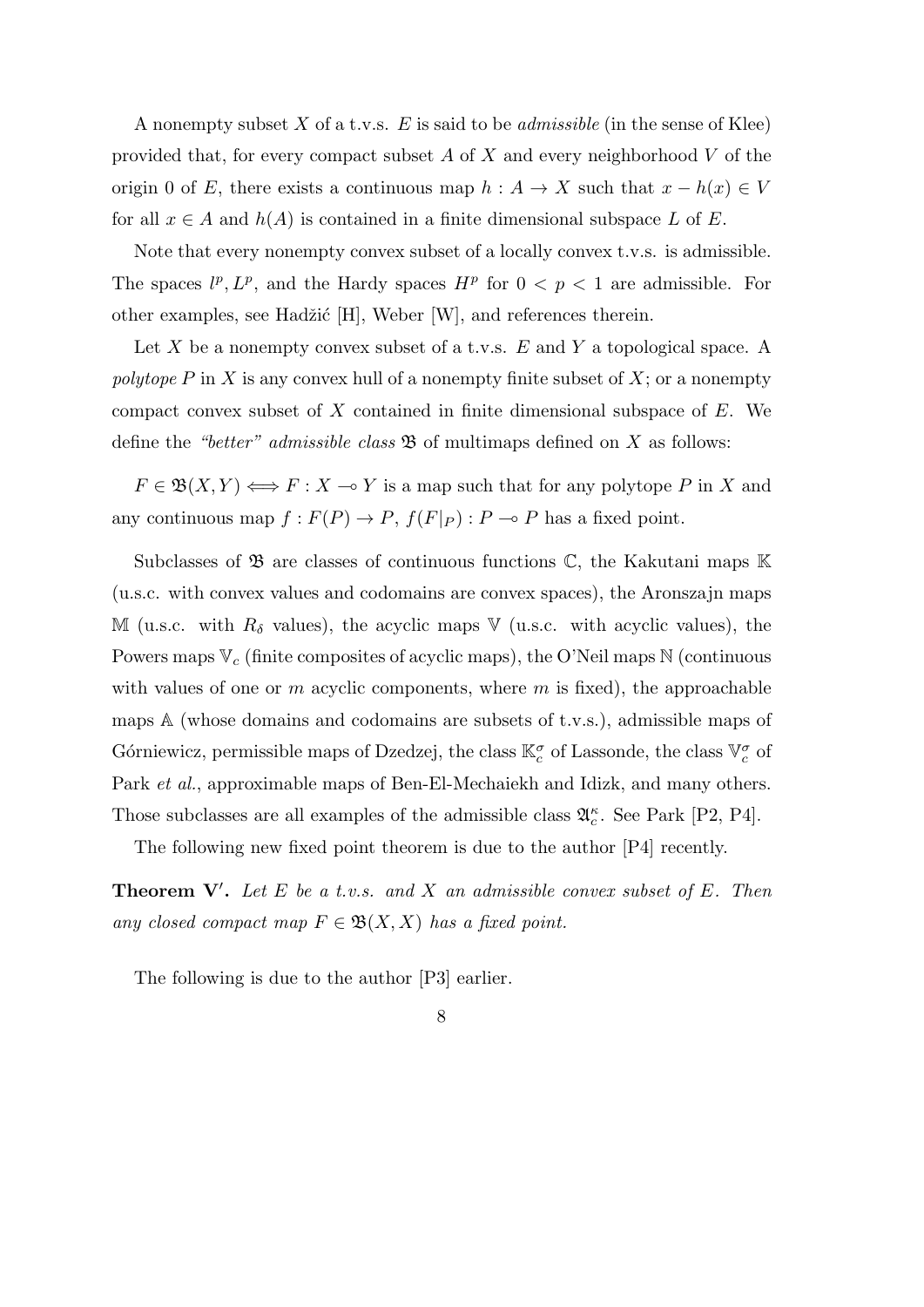**Corollary V***′* **.** *Let E be a t.v.s. and X an admissible convex subset of E. Then any compact acyclic map*  $F \in V(X, X)$  *has a fixed point.* 

For  $X = [0, 1]$ , Corollary V' is same to Theorem V.

Note that Theorem V' (and Corollary V') extends and unifies a large number of known or new fixed point theorems.

Finally, in order to satisfy questions raised by an inconsiderate reviewer of [PJ] in MR 96m:47109, we give examples of Theorem IV' and  $\mathfrak{B}([0,1],[0,1])$ .

*Example 1.* Let *X* be the compact contractible space given by

$$
X = ([0,1] \times \{0\}) \cup (\{0,1,\frac{1}{2},\frac{1}{3},\cdots\} \times [0,1]) \subset \mathbf{R}^2.
$$

Let  $F: X \longrightarrow X$  be defined by

$$
F(x, y) = \{(x', y') \in X : 0 \le y' < \frac{1}{2}\} \text{ for } (x, y) \in X.
$$

Then each value is contractible and clearly condition (a) of Theorem IV*′* is satisfied. On the other hand,  $F^{-1}(x', y') = X$  if  $y' < 1/2$  and  $F^{-1}(x', y') = \emptyset$  if  $y' \ge 1/2$ . Therefore condition (b) also holds.

Let  $G: X \longrightarrow X$  be defined by

$$
G(x,y) = \begin{cases} \{(x',y') \in X : x' = 1\} & \text{if } x = 0\\ \{(x',y') \in X : x' < x\} & \text{if } x > 0. \end{cases}
$$

Then *G* does not satisfy condition (a) of Theorem IV*′* .

Let  $H: X \longrightarrow X$  be defined by

$$
H(x,y) = \begin{cases} \{(x',y') \in X : x < x'\} & \text{if } x < 1\\ \{(x',y') \in X : x' = 0\} & \text{if } x = 1. \end{cases}
$$

Note that

$$
H^{-1}(x',y') = \{(x,y) \in X : x = 1\} \text{ if } x' = 0,
$$

which is not open, and *H* does not satisfy condition (b) of Theorem IV*′* .

Note that *G* and *H* are fixed point free.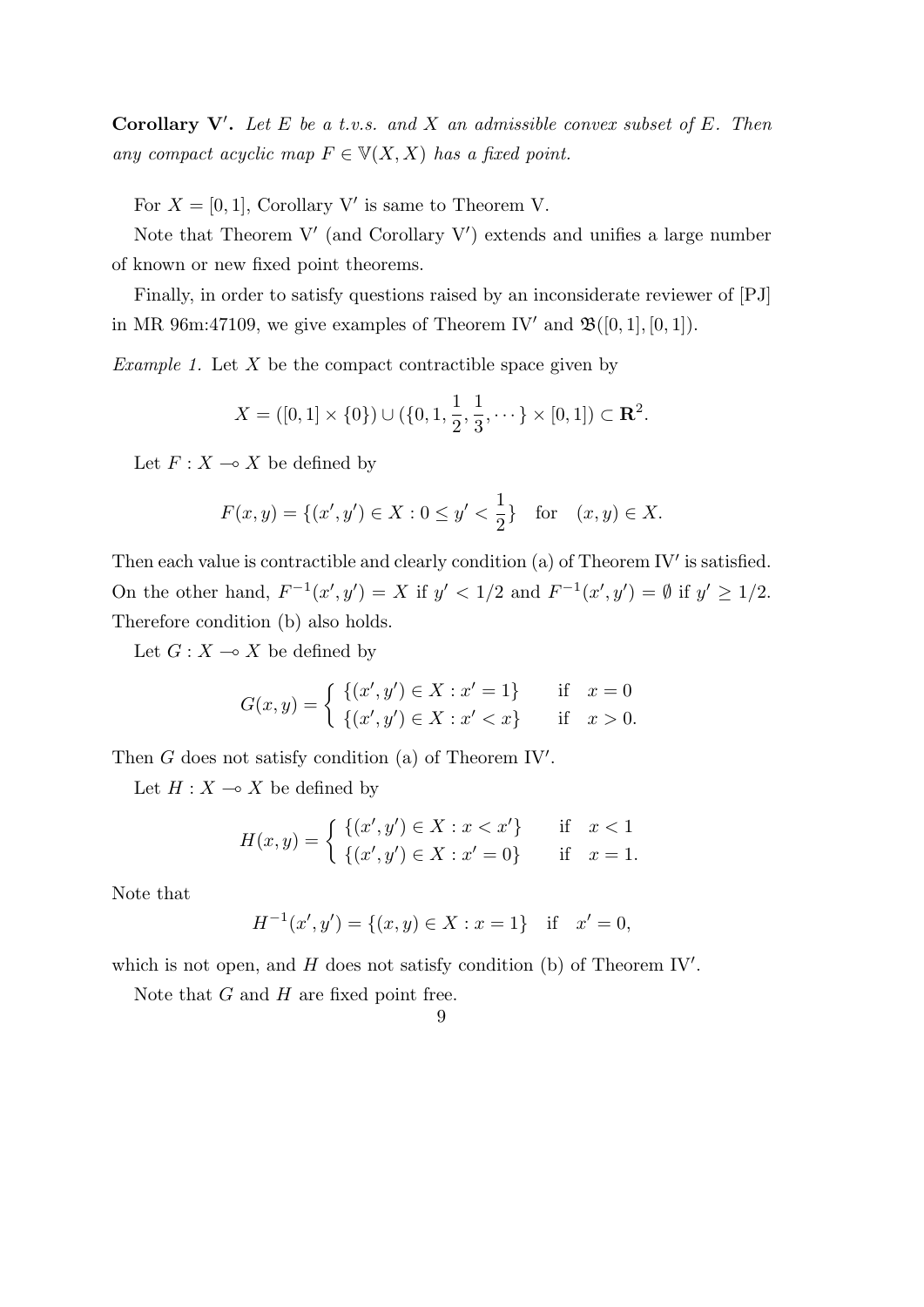*Example 2.* We give examples of maps in  $\mathfrak{B}([0,1], [0,1])$ . Let  $X = [0,1]$  or [a, b] and *P* be a closed subinterval of *X*.

(1) Let  $F: X \to X$  be a map such that  $F(x)$  is connected and  $F^{-1}(y)$  is open for  $x, y \in X$ . Then for any continuous map  $f : F(P) \to P$  and each  $x, y \in P$ ,  $fF(x)$  is connected and  $(fF)^{-1}(y) = (F^{-1}f^{-1})(y)$  is open as a union of open sets. Therefore,  $f(F|_P)$  has a fixed point by Theorem IV.

(2) Let  $F: X \to X$  be a single-valued connectivity function. Then so is  $f(F|_P)$ is also a connectivity function and has a fixed point by Theorem III*′* .

(3) Let  $F: X \to X$  be a closed map with connected values. Then for any continuous map  $f: F(P) \to P$ ,  $f(F|_P)$  is also a closed map with connected values and hence has a fixed point by Theorem V.

#### **REFERENCES**

- [B] E. G. Begle, *A fixed point theorem*, Ann. of Math. (2) **51** (1950), 544–550.
- [Br] C. Berge, *Espaces Topologique Fonctions Multivoques*, Dunod, Paris, 1959.
- [C] A. Chinni, *Some remarks on a theorem on sets with connected sections*, Rend. Circolo Mat. Palermo **45** (1996), 5–8.
- [CB] P. Cubiotti and B. di Bella, *A new approach to the existence of zeros for nonlinear operators*, Le Matematiche **49** (1994), 205–210.
- [G] J. Girolo, *The Schauder fixed-point theorem for connectivity maps*, Colloq. Math. **44** (1981), 59–64.
- [H] O. Hadžić, *Fixed Point Theory in Topological Vector Spaces*, Univ. of Novi Sad, Novisad, 1984, 337pp.
- [Hi] J.-B. Hiriart-Urruty, *Images of connected sets by semicontinuous multifunctions*, J. Math. Anal. Appl. **111** (1985), 407–422.
- [Ho] C. Horvath, *Points fixes et coincidences dans les espaces topologiques compacts contractiles*, C. R. Acad. Sci. Paris **299** (1984), 519–521.
- [P1] Sehie Park, *Foundations of the KKM theory via coincidences of composites of upper semicontinuous maps*, J. Korean Math. Soc. **31** (1994), 493–519.
- [P2] , *Coincidence theorems for the better admissible multimaps and their applications*, WCNA '96—Proceedings, Nonlinear Anal. **30** (1997), 4183–4191.
- [P3] , *Fixed points and quasi-equilibrium problems*, Math. Comp. Modelling, to appear.
- [P4] , *Fixed points of the better admissible multimaps*, Math. Sci. Res. Hot-Line **1** (9) (1997), 1–6.
- [PJ] S. Park and K. S. Jeoung, *A general coincidence theorem on contractible spaces*, Proc. Amer. Math. Soc. **124** (1996), 3203–3206.
- [PK] Sehie Park and H. Kim, *Foundations of the KKM theory on generalized convex spaces*, J. Math. Anal. Appl. **209** (1997), 551–571.
- [Re] S. Reich, *Fixed points in locally convex spaces*, Math. Z. **125** (1972), 17–31.